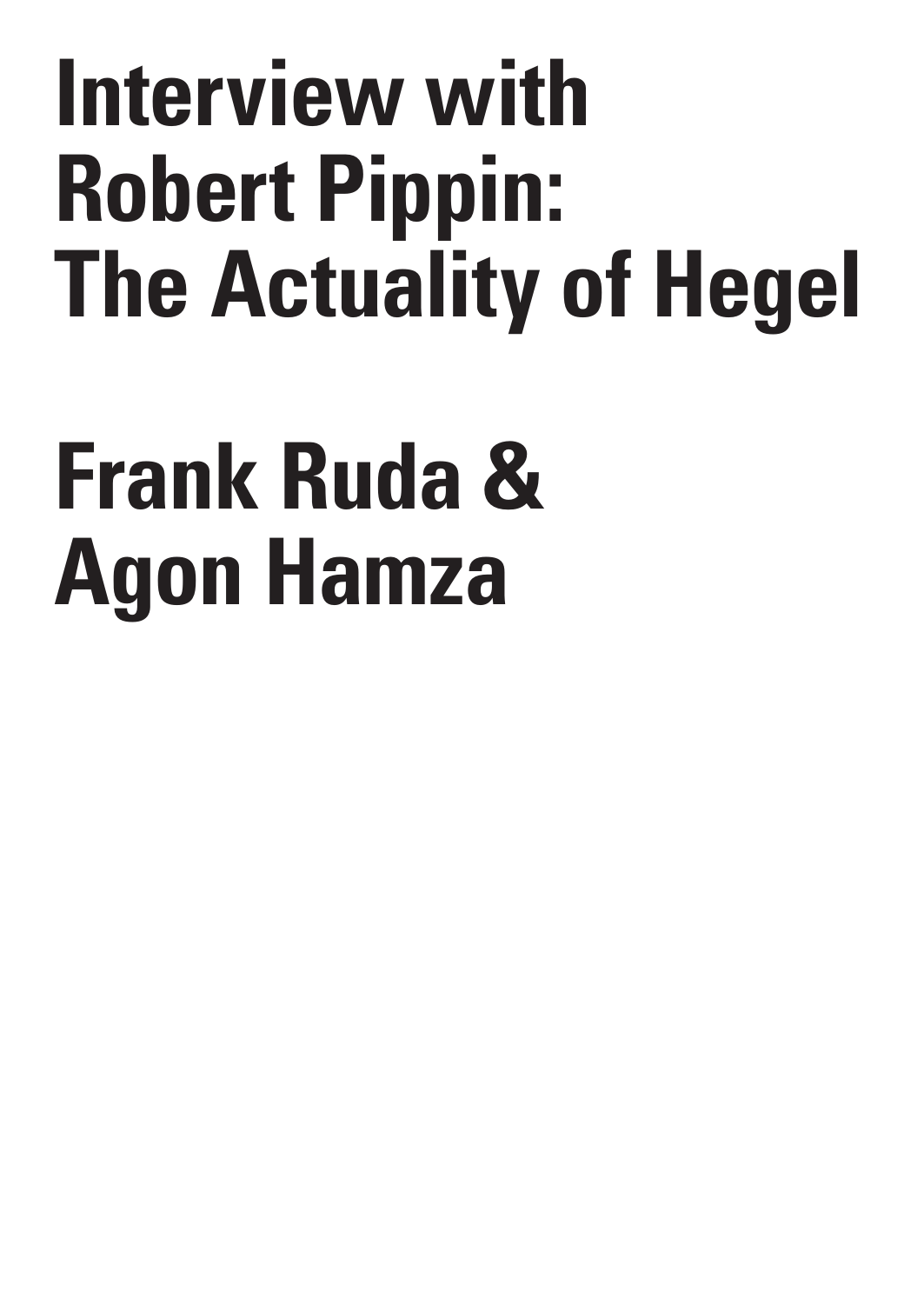Each of these questions would obviously require a book-length discussion in order to answer philosophically. What I will try to do is just state what I believe to be Hegel's claims in as economical a form as possible, and not try to defend them here. Such brevity will mean that some responses will inevitable sound dogmatic, other obvious, and still others too elliptical. Answers to all the question's also presume a proper reading of *The Philosophy of Right*, especially Hegel's understanding of it as an account of "Objective Spirit" in his *Encyclopedia*, and absent that (impossible here), the following will have to count as suggestions for a reading of Hegel.

*Let us begin with the most obvious question: 250 years later: why should we still read and be interested in Hegel's Philosophy of Right? Differently put, what is still pertinent in this book, considering the concepts he defends therein, some which in our epoch cannot but appear to be outdated and almost indefensible: we are thinking of the figure of the monarch, the necessity of war, to single out just these two (we do add the role and function of the family maybe - but this depends on how we read it, obviously). In what sense can we say this book to be of contemporary relevance, if it has any at all?*

The central question of political philosophy is the question of justice. The core of most modern approaches to the question concerns legitimacy. Weber's question is paramount: what distinguishes the organized use of force by one group of people against another group, from the legitimate exercise of state power over its citizens. The answer is assumed to be that the latter is rational, rests on reasons that any rational being must accept, and this usually involves some claim about the "rationally re-constructed consent of the governed," determined sometimes in somewhat fanciful counterfactual ways. With respect to social justice, the question concerns the rational distribution of the resources and benefits available in an historical period. Arguments about this range from answers based on the equal moral standing of any individual to approaches that give priority to some notion of just deserts.

Hegel's objections are well-known. Legitimacy is not at the center of his concerns. He does not separate that issue from several others about the worthiness of institutions. He denies that any obligation can be derived from the idealized consent of putatively "stateless," atomistically conceived individuals. There are no such individuals, and this idealization ignores essential features of human being necessary in any reflection on such questions. He denies that the primary bond between citizens and the state is obligation or is in any way contractual. He agrees that the mark of a free being is rationality, but he denies that some exceptionless nomological principle, supposedly agreed to in idealized conditions, is the mark of rationality.

C R  $\mathbf{I}$ S I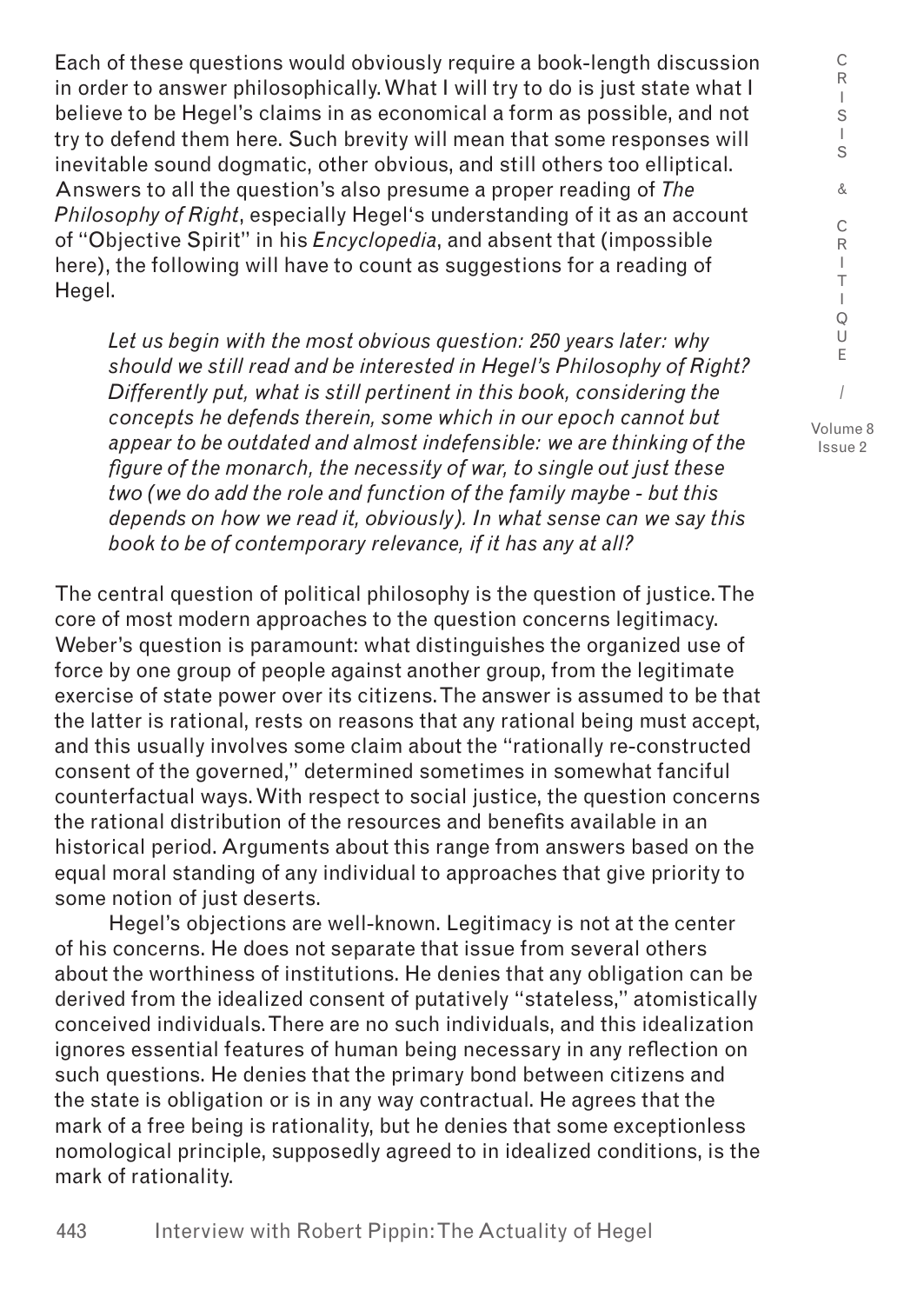He has instead a substantive and not a formal theory of rationality. Human beings are essentially rationally reflective, socially dependent, *historically self-transformative* embodied free beings. If he is right about this, then every aspect of our reflection on just political and social institutions must take account of it, and our understanding of what it is to be such a being must be historically diagnostic, not "ideal." (This is sometimes called a "naturalism," and while that can be misleading in the Hegelian context, it is not wrong.) We must try to understand what a historical life at a time is like, does to, inspires in, the persons who find themselves subject to it. If they come to live in a way that, as he would put it, does not agree with the right concept or Geist, then that way is irrational and unjust. His claim about social dependence is ontological not empirical, concerns what it is to be a person at all. This means that a human being can only be what it is, a free being, in participating with others in institutions like the family, civil society and the state. That institutions (or their late modern successors) can be shown to be necessary to realize that conception of human beings is the core of his case. I don't see this position much represented in mainstream political philosophy (or in modern constitutional liberal societies for that matter) and I think it deserves a hearing.

His full claim about social dependence is that the realization of freedom for such a being consists in: "being with oneself in an other," often otherwise expressed in the PR as a unity of subjective and objective freedom. Remarkably, Hegel's prized examples of actualized freedom are love and friendship. Under liberal presuppositions, we would normally think that in order for all and each to be free, a particular subject must sacrifice a full realization of freedom in pragmatic consideration of the other's freedom. That is what Hegel wants to avoid, seeing an other who is unavoidably impacted by what one does as a hinderance to what would have been full freedom, so that we must accept that we can't be fully free. He thinks the right sort of institutions will make it possible to experience others and objective institutions as the full realization of freedom rather than its sacrifice. So, I don't compromise my freedom for the sake of a friend or a child; I see their good as my own as well as theirs. This descends from Hegel's interest in the role of love in early Christian communities. Just institutions can be shown to conform to that requirement.

Our socially dependent and historically self-transformative nature also means that our experience of this mutuality cannot be merely formal or legal. This is the basis of his insistence that modern institutions must embody the *experience* of equal standing and respect among participants. Controversially, he does not think this requires full material equality (although it is inconsistent with extreme inequalities in material wellbeing), but the experience of recognitive respect. The social institutions, like Corporations and the Estates, that he thought could help accomplish

S & C R I T  $\mathbf{I}$ Q U E / Volume 8

Issue 2

C R  $\mathbf{I}$ S I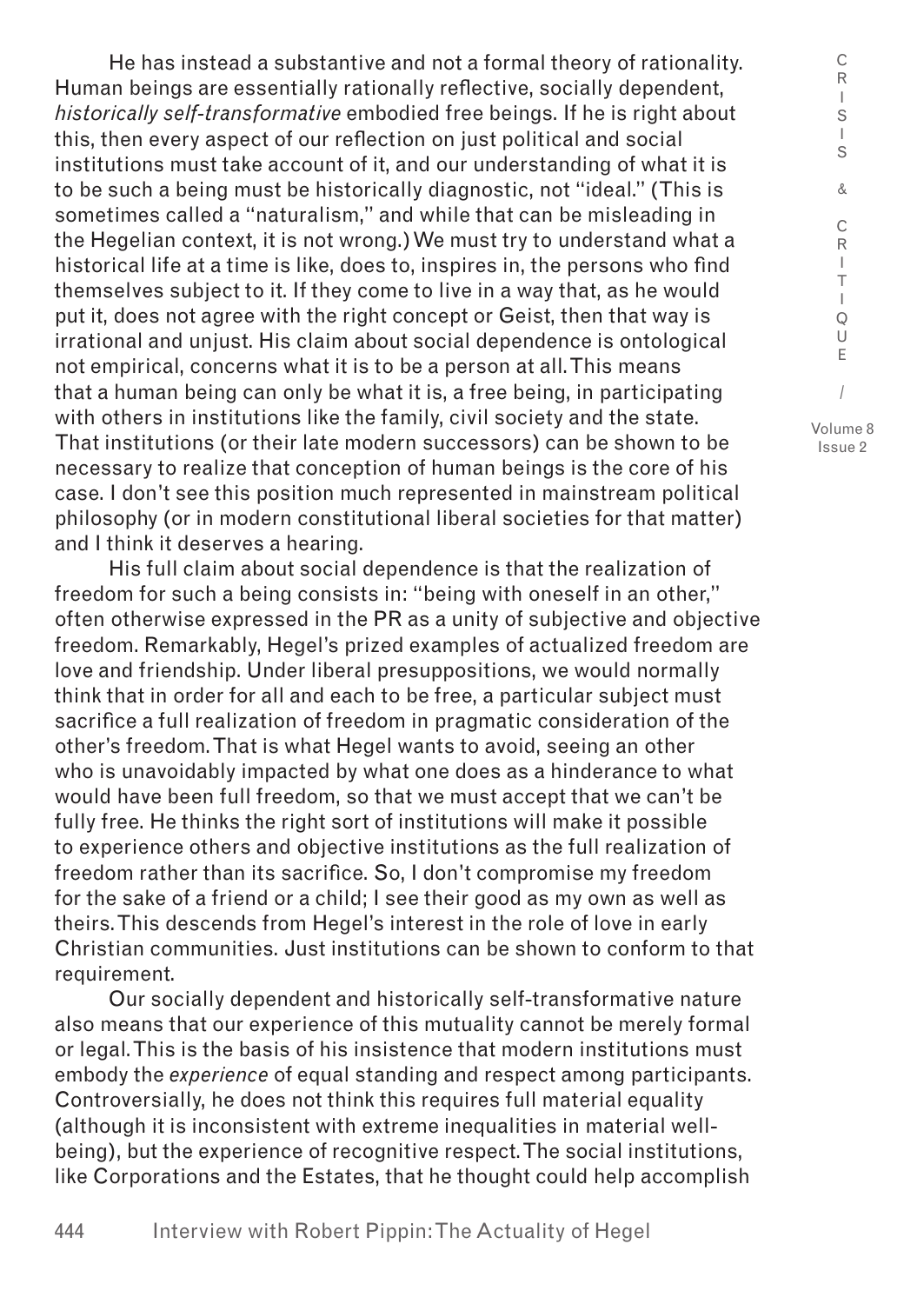this are no longer relevant today, but a Hegelian approach would involve the search for the possibility of such mediating institutions, in which such standing is real, lived out. My own view, which I take to be inspired by Hegel's approach, is that the character of neo-liberal, globalized finance capitalism make such a search futile, and would count "for a Hegelian" as profound injustice, not a worry about "how people feel about themselves."

This particularly concerns the world of work. Especially in his lectures, Hegel's concerns about the organization of labor in early capitalism already reflect a pessimism that a reformist approach to such practices would be possible. "A factory presents a sad picture of the deadening (*Abstumpfung*) of human beings, which is also why on Sundays factory workers lose no time in spending and squandering their entire weekly wages." This is an aspect of Hegel's position that is relatively unexplored.

None of this requires a commitment to a patriarchal nuclear family, non-deliberative legislatures, weird voting practices, guilds, a monarch or periodic wars, although Hegel clearly thought it did.

*Could you say a couple of words about the perspective the Philosophy of Right involves for you? You have mentioned that the famous owl of Minerva passage at the end of its preface (that indicates that philosophy always comes too late to tell the world how it ought to be) indicates that Hegel cannot simply give a normative account of what a just state and social organization looks like. But what does this mean for you for the overall perspective of the book?*

I understand Hegel's social and political thought to be a realism, as that term is understood today. This means that reflection on political and social order must begin with human beings "as they are," and in Hegel that means, "as they have come to be." But access to such a beginning orientation is not straightforwardly empirical. It is interpretive, and also requires some account of why they are as they have come to be. To many this seems impossibly ambitious, that the late modern world is too fragmented, religiously and culturally diverse for any such an attempt to succeed. But from a "Hegelian" point of view (not the historical Hegel's) there are sufficiently widespread features of the organization of power in modern societies to make such an interpretive-diagnostic task possible. With some variations, the organization of labor under global capitalism, and its material inequalities and humiliating working conditions, a consumerist culture, the extreme concentration of wealth in ever fewer hands, the decreasing power of states in the face of finance capitalism, the phenomenon of mass migrations and the apparent inability of advanced societies to eliminate racism and sexism that increase with the disappearance of the nation state are substantial enough to count as a coherent object of critique. Any assessment of whether such a form of life

Volume 8 Issue 2

C R  $\mathbf{I}$ S  $\mathbf{I}$ S & C R I T I Q U E

/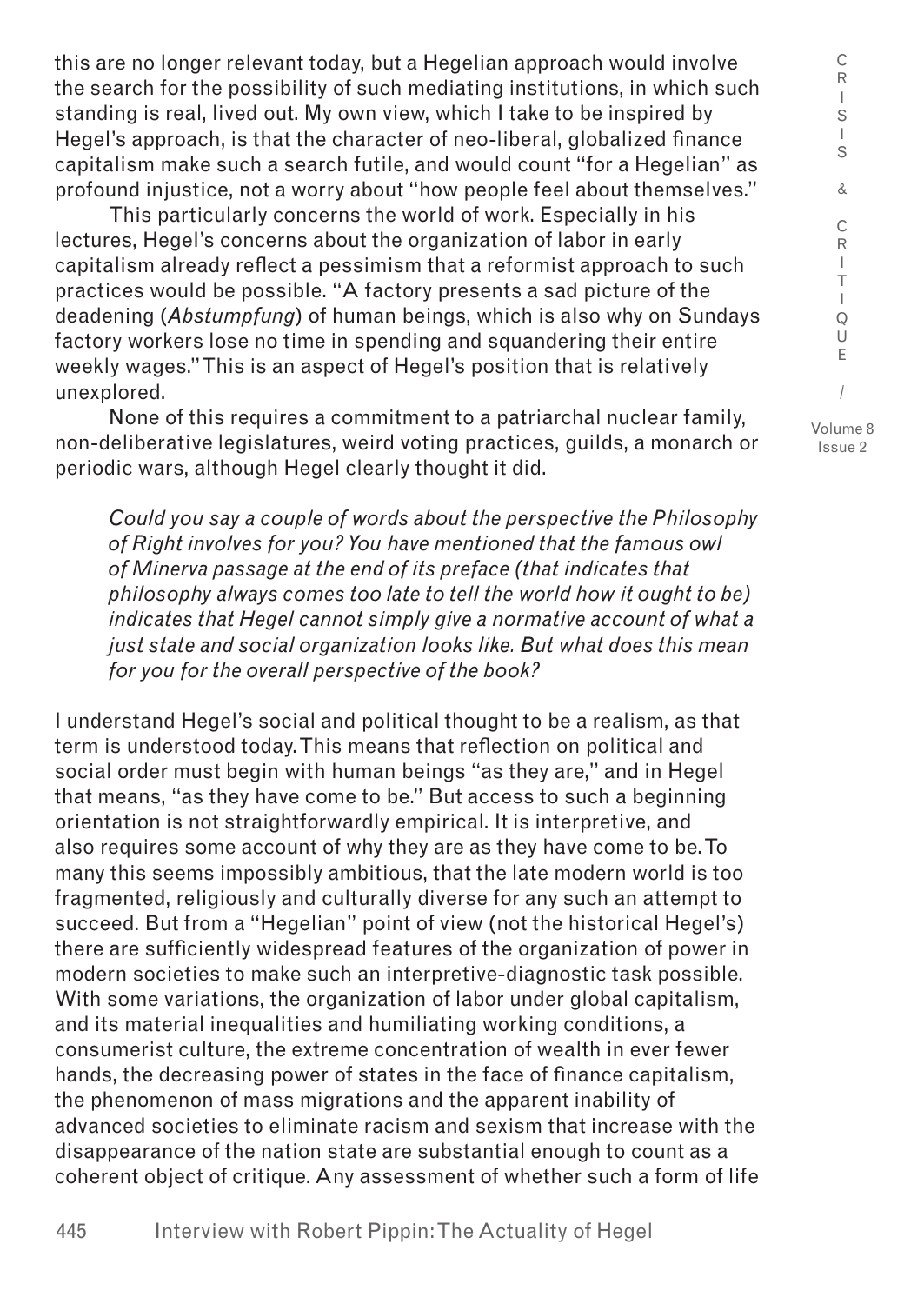allows human beings to live in a way that allows for the realization of the rationally reflective, self-determining, socially dependent beings that they are, requires that we have some comprehensive understanding of real life under such conditions, and this seems to me far more challenging than has been acknowledged. In addition, one of the virtues of Hegel's realism is that he does not treat the question of our allegiance to, investment in, willingness to work for and sacrifice for what such a form of life requires as a matter of the superiority of a discursive argument that we should. It must be understood as a natural expression of the kinds of desires, concerns, self-understanding that a society produces in its citizens, including an experience of the frustration of these capacities. Parts of his early *Phenomenology of Spirit* are more helpful here than *The Philosophy of Right*, but properly interpreted, I believe his account of *Sittlichkeit*, dated as it is, can help us how to understand how to begin to do this. Finally, if rational self-interest and a calculation of material advantages cannot be the basis of such allegiance to public social and political order, Hegel's owe us an account of what the "belonging" required for the social solidarity he sees as so valuable consists in. Hegel was not a proponent of the nation state as that came to be understood after Herder, but his accounts of the institutions and practices that comprise the "Bildung" of burghers are inadequate for a mass, culturally diverse societies, and anyone interested in Hegel has the task of explaining what could contribute to this desideratum in modern societies.

S I S & C R I T I Q U E / Volume 8

C R  $\mathbf{I}$ 

Issue 2

*To follow up on this. Hegel is (in)famous for conceptualizing philosophy as "its own time comprehended in thoughts." Like everyone and everything else, philosophy is the child of its time. As you have pointed out, our time is not that of Hegel's, it is indeed very different. So, how can his concept of Geist, as you see it, be upheld for our contemporary present, politically and otherwise?* 

Assume for the sake of argument that Hegel's "*Logic*," as summarized in the *Encyclopedia Logic*, is a relatively successful account of all possible intelligibility, an account of all account-giving and one that makes room for and shows the necessity of forms of rendering intelligible dismissed by empiricist and formal-mathematical paradigms. I have argued that this enterprise should count as a metaphysics, an account of being in general: that to be is to be determinately intelligible and so the specification of logical determinability is the specification of possible determinate being. In this interpretation, the so-called "*Realphilosophie*," the *Philosophy of Nature* and the *Philosophy of Spirit*, are not then simply deduced from such a theory of pure thinking. Both make reference to historical practices and institutions and attempt to interpret them as proper embodiments of the being of nature and of Geist, in the terms laid out by the *Logic*, that Hegel wants to deduce philosophically what nature must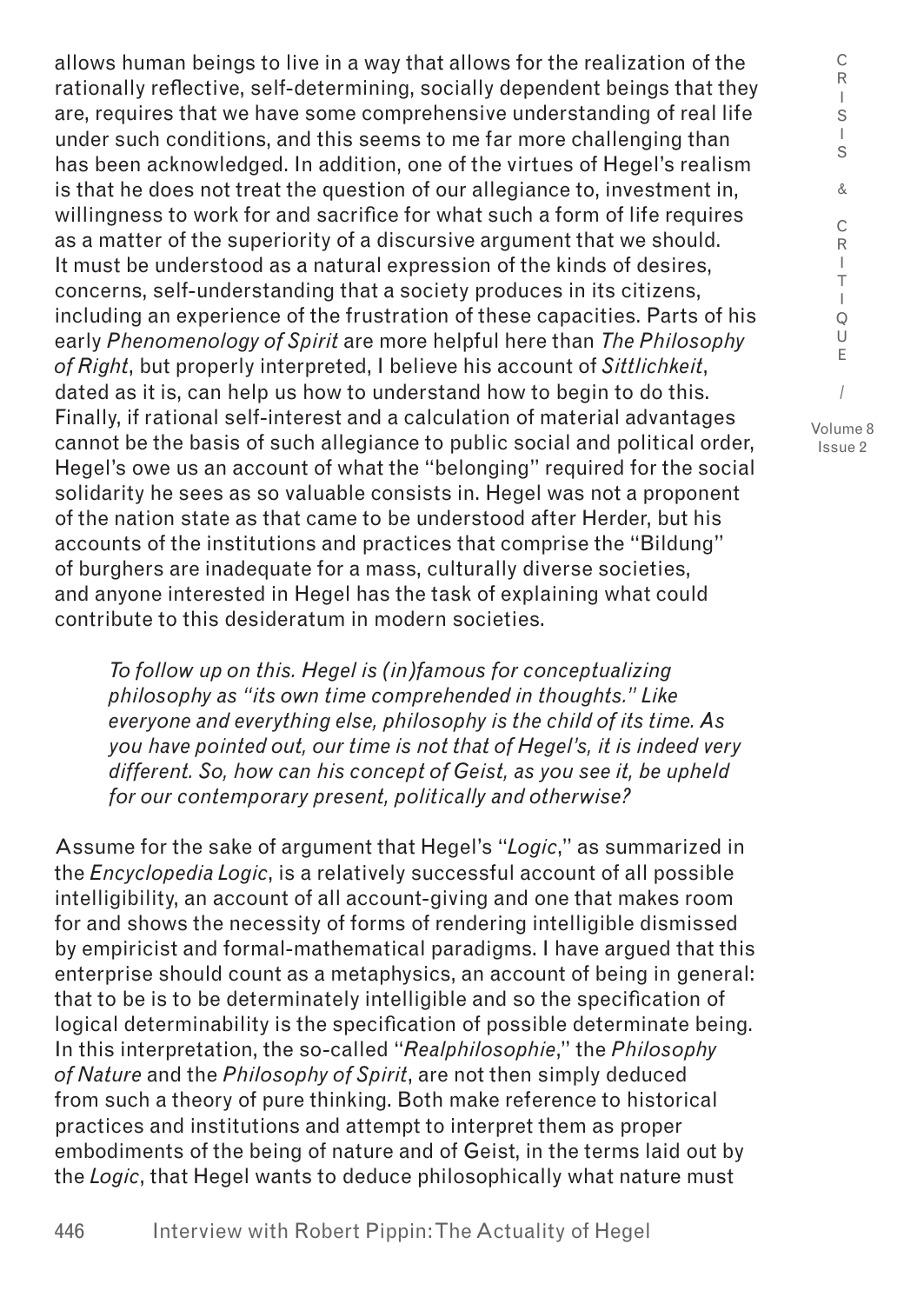be or what human being and its history must be. I consider it absurd to think that Hegel believed that physics and biology and the other sciences and human history had come to some sort of end in the first third of the nineteenth century, and as the Owl of Minerva passage indicates, he is inviting us to attempt the same reflection with developments after this period. Hegel obviously could not do this; he is a retrospective not prophetic thinker. We have to.

This is a crude summary, and it leaves out a massive difficulty. Since Hegel denies any strict separability between pure thinking and intuition, this should have implications for the theory of pure thinking itself. And this means that the character of his account in the *Realphilosphie* must already be reflected *in the Logic*. What "already reflected in" and "not separate from" can mean here requires a much longer account. Thinking it through properly should mean something Hegel apparently does not accept: that the status of knowability, "logically conceived", *changes*, and not simply because of the accumulation of empirical knowledge or scientific revolutions This has implications for his doctrine of the "historical a priori," i .e., what must be assumed and cannot be denied in a form of life, but which cannot be derived.

*Hegel does offer a number of ways in which we - to use a vocabulary close to the one you proposed - can consider the organization of ethical life as being part of a collective practice and realization of rational agencies. Where precisely can we locate rationality here for you? And how would we account for its inner temporality (not only in the sense that rationality is itself and evolves, unfolds, transforms historically, but also in the sense that it seems to imply a temporality similar to the one that the position of Philosophy of Right implies)?*

I have already said I believe that Hegel has a substantive rather than formal conception of rationality (like Aristotle's but different in that he treats Geist as historically self-transformative) and treats such human beings as fundamentally, or ontologically, socially dependent beings, and that the realization of freedom requires not merely the absence of arbitrarily external constraint, but the achievement of a kind of social solidarity he calls being-with-self-in-other. Being free is being free to live as one is, as such a socially dependent being, or to live "in the truth." (This is of course the source of a great deal of panic about the supposedly totalitarian implications of "positive freedom.") This is too controversial to try to defend here, but I believe it entails that for him rationality in this context is a social practice, the mutual offering of considerations that persons offer others when what they do conflicts with what others would otherwise be able to do. But such an exchange of considerations need not be argumentative reasons, but considerations tied to various possible modes of reconciliation with others. It will sound strange to say

/ Volume 8 Issue 2

C R  $\mathbf{I}$ S I S & C R I T I Q U E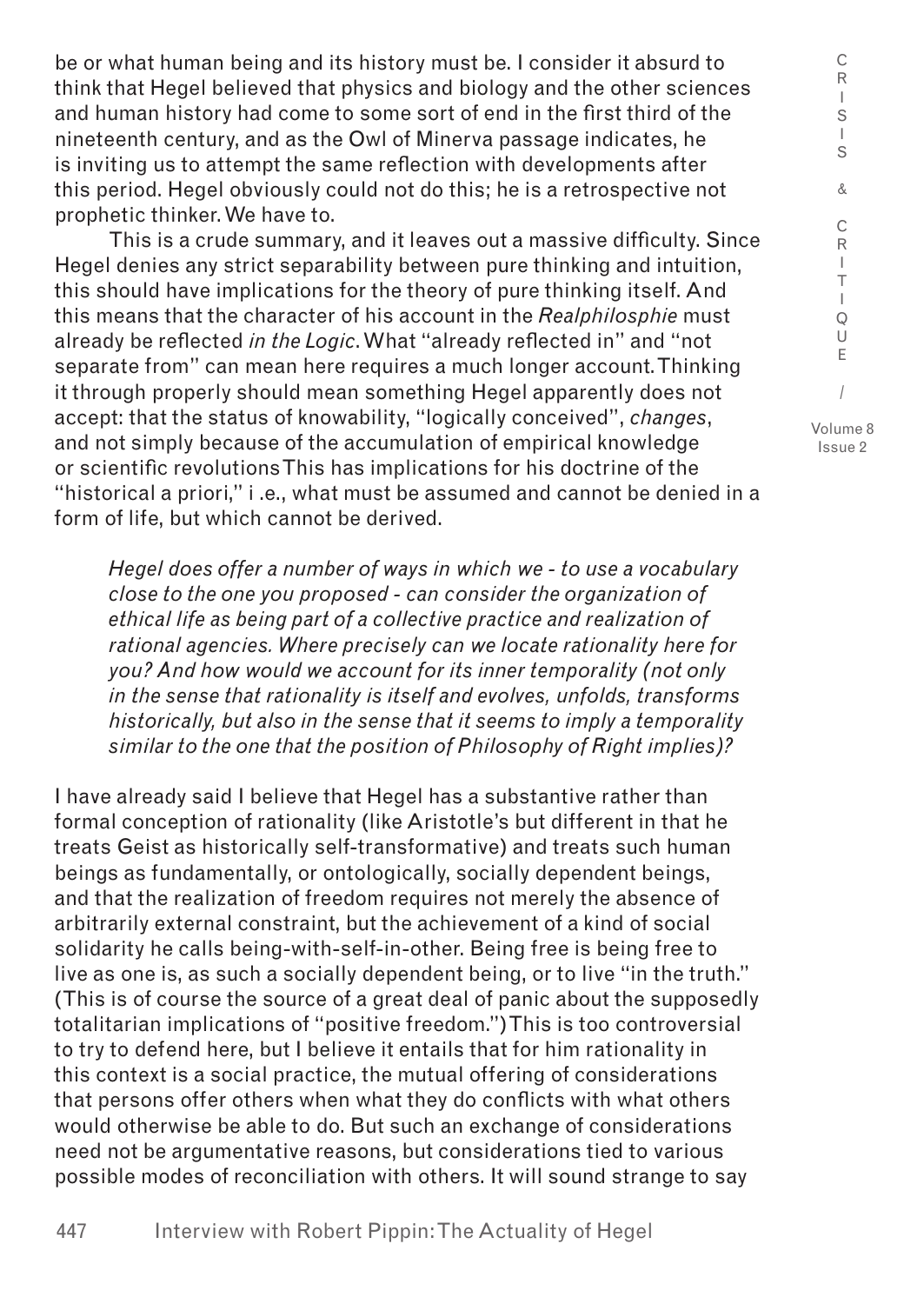so, but he considers art and religion as involved in this reconciliatory attempt as well. More concretely, various things Hegel defends can and still out to be defended today: basic rights protection in a rule of law, individual moral responsibility (for what was intentionally done, not what happens because of what I do), the free choice of an occupation and marriage partners, autonomy and independence as the goal of familial education, some means for the concrete and recognized expression of one's distinctive personhood, including private property, social solidarity as a common good, a representative state. There are many aspects of his position that cannot be defended, including the patriarchal family and a non-deliberative legislature, just as there are many aspects of his accounts or art, religion and history that cannot be defended.

*The Philosophy of the Right ends with what Eduard Gans once described as the disappearance of the state in the ocean of history - which was in part a reason why the end of the Philosophy of Right that conceptually coincided with the end of the state, was taken to be philosophically and conceptually good news by some (rather on the left, obviously). Hegel does seem to indicate that there is no eternal state and that (world-)history is necessarily the history of the state(s), which implies that the coming to be and the ceasing to be of states is what makes and manifests history. Do you agree with this assessment? And if this might be the case, what precisely does this mean for the historicity within a state? We are asking this also vis-avis the present and contemporary conjuncture, which is, especially due to the pandemic, often described in terms of an evaporation of historical time and Hegel himself indicates several times that our collective habits can make what are actual achievements of freedom disappear and make them appear as if they had been there all along (Hegel is talking for example about the security of a safe street in a state).*

A very difficult question. It involves what has already been discussed here as Hegel's historical realism, and aspects of historical development that he does not think can disappear without ethical harm, like the distinction between civil society and the state. What he did not appreciate was how badly modern capitalism would require massive state intervention, and how such a situation after World War One would invite the major stake holders in civil society to work to obliterate this distinction between the regulatory and the political state or that they would succeed so decisively after the rise of neoliberalism.

This does not mean resignation to a historical fatalism. The dissolution of this distinction also means the absence of allegiance to a common good, or any strategy of *Bildung* that could restore it. This is something that threatens everything from public education to all forms of

448

E / Volume 8

Issue 2

C R  $\mathbf{I}$ S I S & C R I T I Q U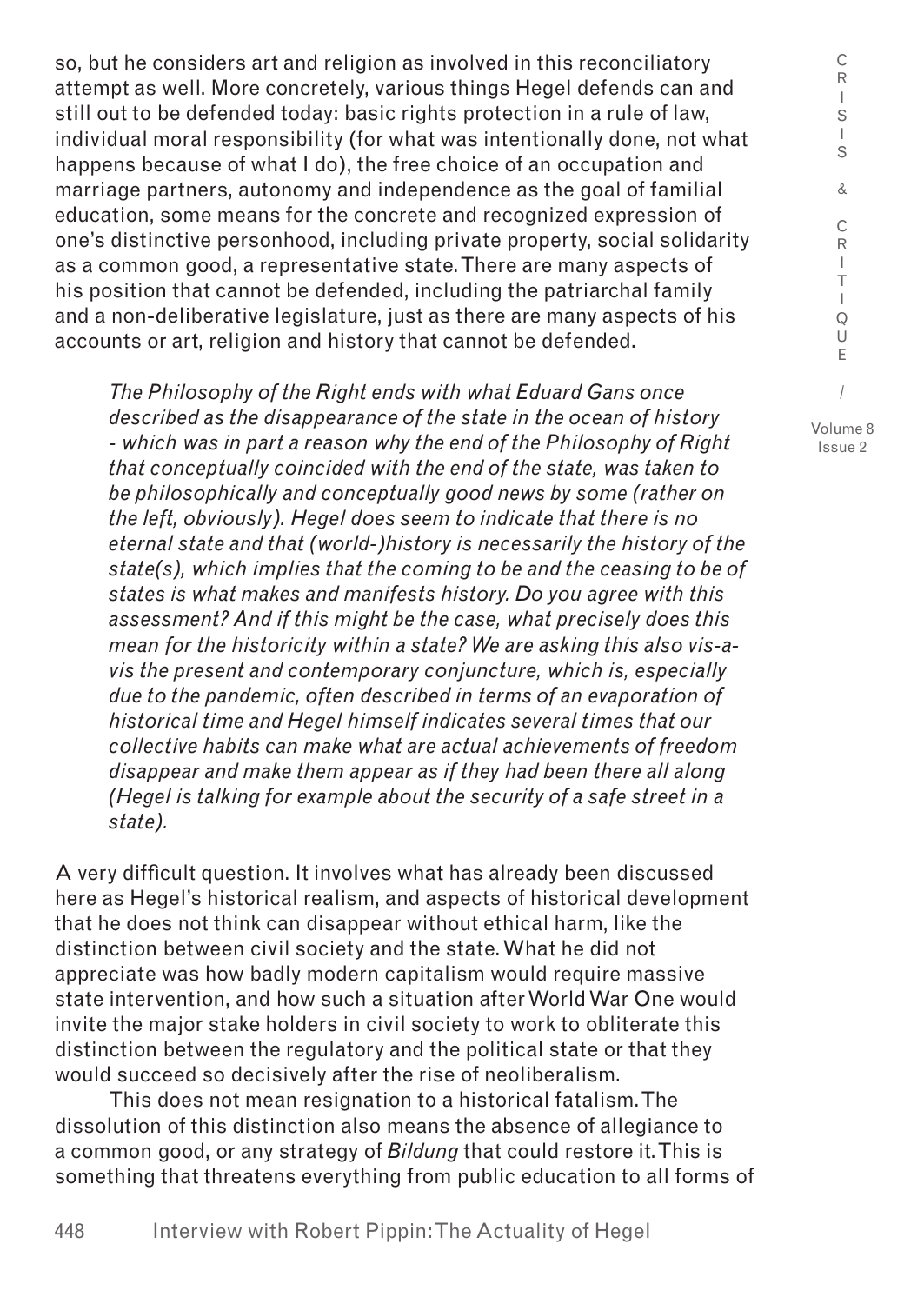social insurance to the merely theatrical character of modern elections to "the security of a safe street in a state." If Hegel is even minimally right about historical change, this situation ought to prove (eventually) unbearable. There are indications today that it is.

*When Hegel accounts for what subjectively allows for the coherence and inner consistency of ethical life, he starts talking about patriotism or patriotic attitude. It entails a form of true certainty and a form of habitualized willing. He also describes it as a form of trust. What do you make of this concept and conceptual concatenation?*

 The kind of trust and solidarity Hegel thinks is required for a good social order (even for the proper functioning of capitalism) cannot be created by legislation but must emerge as the product of the experiences of individuals in a modern form of life. Such an experience, given what he thinks is necessary to create and sustain it, is, on his premises, not possible in contemporary life, for reasons already sketched.

*Michael Theunissen some years ago suggested that when Hegel moves from the philosophy of objective spirit on the one hand side into the philosophy of history and on the other into the philosophy of absolute spirit in the shapes of art, religion and philosophy, this raises the question of how to precisely conceive of the "sublation" of the objective sphere of spirit, i.e. of politics, within absolute spirit. To reduce his argument massively and articulate as a question: is there a politics of absolute spirit? If so, how to conceive of it? If not, why not?* 

Briefly no. In my view it would be wrong to look in Hegel for a "politics of Absolute Spirit." "Politics" is at home in modern *Sittlichkeit*, and the advantage of Hegel's position is his insistence on differentiated if also interconnected domains of normativity. Whatever we might recognize as the potentially "political" dimensions of Hegel's account of art, religion and philosophy – that is, their embodying and expressing values and self-understandings that cannot but be reflected in political life as well - is certainly possible, but this is not at all because some philosophical position is correct and practical implications ought to *follow* from it. Philosophy may be its own time reflected in thought, but it is also the case that philosophy itself is expressive of, rather than determinative for, its time. Recall from his Preface: "As a philosophical composition" a philosophy of right "must distance itself as far as possible from the obligation to construct a state as it ought to be."

*We want to end with one final question: "can one" and maybe ought one "be a Hegelian today?" This can be obviously answered by two alternatives: Yes or No. Of course, one can be anything today. But the*  Issue 2

C R I S I S & C R I T I